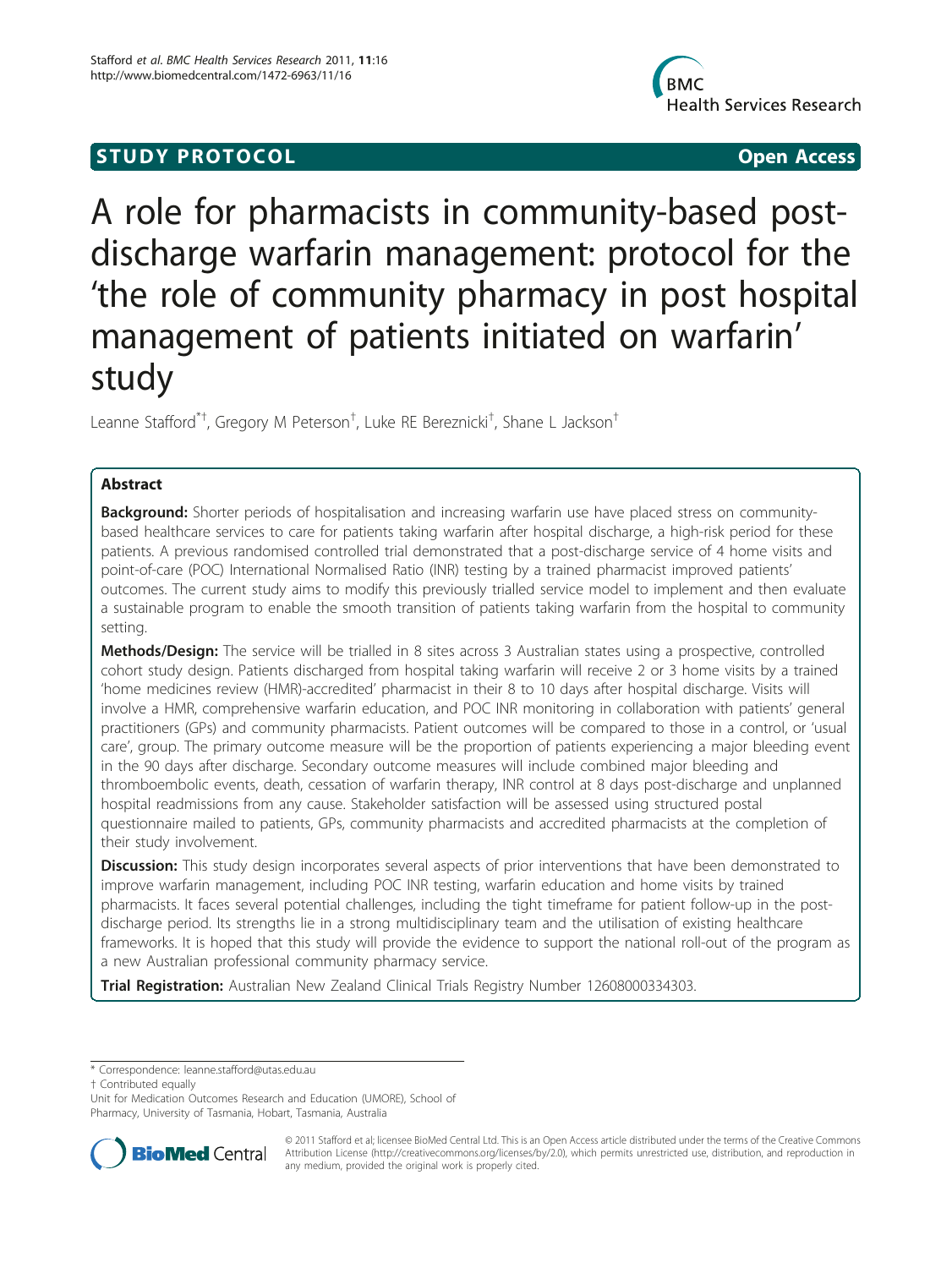## Background

Warfarin has been in widespread use since the 1950s and is currently the most commonly prescribed vitamin K antagonist worldwide [\[1\]](#page-8-0). The use of warfarin in Australia is now increasing at approximately 8-10% per year [[2,3\]](#page-8-0), largely because of its proven benefits in preventing stroke in patients with atrial fibrillation (AF) and the increasing prevalence of this condition [[1,4-7](#page-8-0)].

## Complications of warfarin therapy

Warfarin is recognised as a high-risk drug [\[4](#page-8-0),[8-14](#page-8-0)]; it is 1 of the top 10 agents most frequently associated with adverse drug events [[15](#page-8-0)]. A number of studies have reported that the risk of warfarin-related bleeding is highest early in the course of therapy [[16-](#page-8-0)[22\]](#page-9-0), with the risk for major bleeding during the first month of therapy approximately 10 times the risk after the first year [[16-](#page-8-0)[18,23\]](#page-9-0).

Traditionally, anticoagulant therapy in Australia is managed in the community by general practitioners (GPs) and pathology providers. The combination of shorter periods of hospitalisation and increasing usage of warfarin has placed stress on these community-based health services to care for anticoagulated patients after discharge from hospital [[24\]](#page-9-0). There is often poor discharge planning [[25\]](#page-9-0), insufficient communication between the hospital and GPs at hospital discharge, and GPs may extend the interval of INR monitoring too early and/or increase warfarin dosages too quickly in newly initiated patients [\[26](#page-9-0)].

Hospitalisation has been demonstrated to be an independent cause of reduced anticoagulant control [[27\]](#page-9-0). Patients require more frequent International Normalised Ratio (INR) monitoring in the post-discharge period due to INR fluctuations resulting from their recovery from illness and alterations in medication regimens. Communication difficulties and the potential for misinterpretation of information following discharge have been shown to result in dosage errors [\[28](#page-9-0)].

Frequent laboratory testing also represents a significant burden and may be unrealistic for patients who may be dependent on others for transportation and may be challenged by physical limitations to mobility. These impediments to frequent testing are especially relevant for those patients who live in rural areas [\[29\]](#page-9-0).

## Pharmacist involvement in warfarin management

Literature from Australia [\[30](#page-9-0)-[32](#page-9-0)] and overseas [\[33-35](#page-9-0)] describes a role for pharmacists in anticoagulation management, particularly in the setting of anticoagulation clinics. In the post-discharge setting, a randomised controlled trial (RCT) of home visits and point-of-care (POC) INR testing by a pharmacist improved the initiation of warfarin therapy and resulted in a significant decrease in haemorrhagic complications in the first 3 months of therapy [[36](#page-9-0)]. One hundred and twenty eight patients initiated on warfarin in hospital and subsequently discharged to GP care in southern Tasmania received 4 visits on alternate days, with the initial visit 2 days after discharge from hospital. At Day 8 post-discharge, 67% of the intervention patients had a therapeutic INR, compared with 42% of control patients ( $p <$ 0.005). Also, 26% of the control patients had a high INR, compared with only 4% of intervention patients [[36\]](#page-9-0).

## Justification for this trial

While the previously described RCT was highly successful, it involved only 1 dedicated pharmacist researcher and a limited geographical area. In considering national implementation of the service, the intensity of the 4 visit model may not prove sustainable; thus, a trial investigating 2-visit and 3-visit models is considered necessary. It is also hoped that by integrating the warfarin management service into the existing Home Medicines Review (HMR) program, funded by the Australian Government Department of Health and Ageing and described below, sustainability of the service will be assured.

## **Objectives**

The objective of this trial is to develop and implement a sustainable program to enable the smooth transition of both newly anticoagulated patients and those already taking warfarin from the hospital to community setting. The aim is to assess whether pharmacist follow-up, using 2 intensities of service across a diverse sample of patients, leads to safer and more effective initiation of anticoagulation, and is valued and welcomed by patients and their GPs and community pharmacists.

## Methods/Design

## **Overview**

In summary, the post-discharge warfarin management service consists of referral of patients discharged from hospital taking warfarin to, and home follow-up by, a pharmacist in the immediate post-discharge period. Suitable and consenting patients will receive either 2 or 3 home visits by an 'accredited pharmacist', an experienced, mobile pharmacy practitioner, within their first 8 to 10 days post-discharge. The visits will involve a HMR to identify and resolve any post-discharge medicationrelated issues, warfarin education and the provision of resources depending on the patient's understanding of their warfarin therapy, and POC INR monitoring. The study model is displayed in Figure [1.](#page-2-0)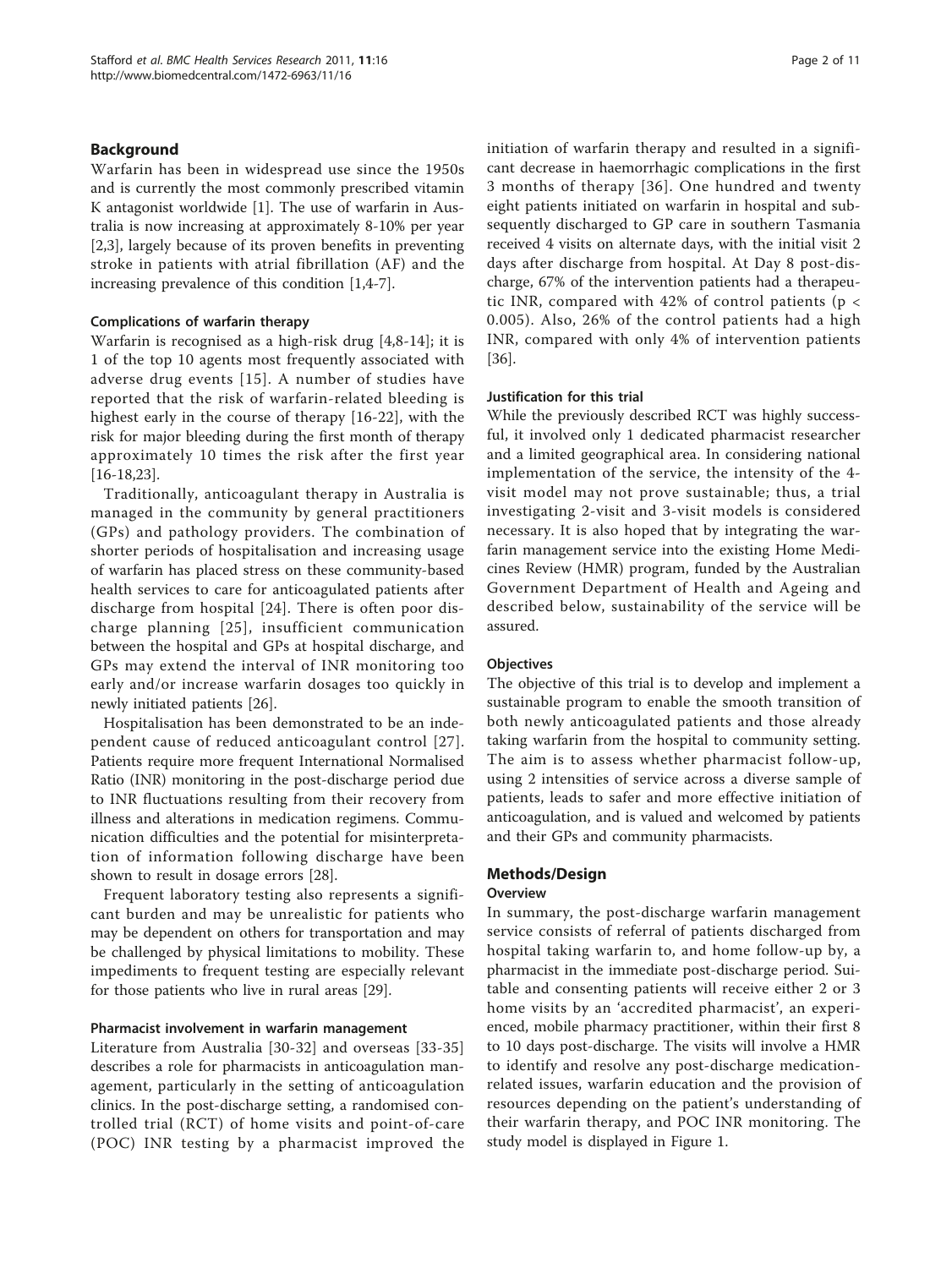<span id="page-2-0"></span>

The service is collaborative in nature, facilitated by the patients' community pharmacy, with the results of the INR monitoring and need for dose adjustment discussed with the patients' GPs. This complies with Australian legislative requirements that preclude pharmacists from

independently recommending dose adjustments to patients. After the post-discharge period, full care will be returned to the patients' community healthcare providers. The outcomes of patients receiving the service will be compared with those receiving 'usual care'; that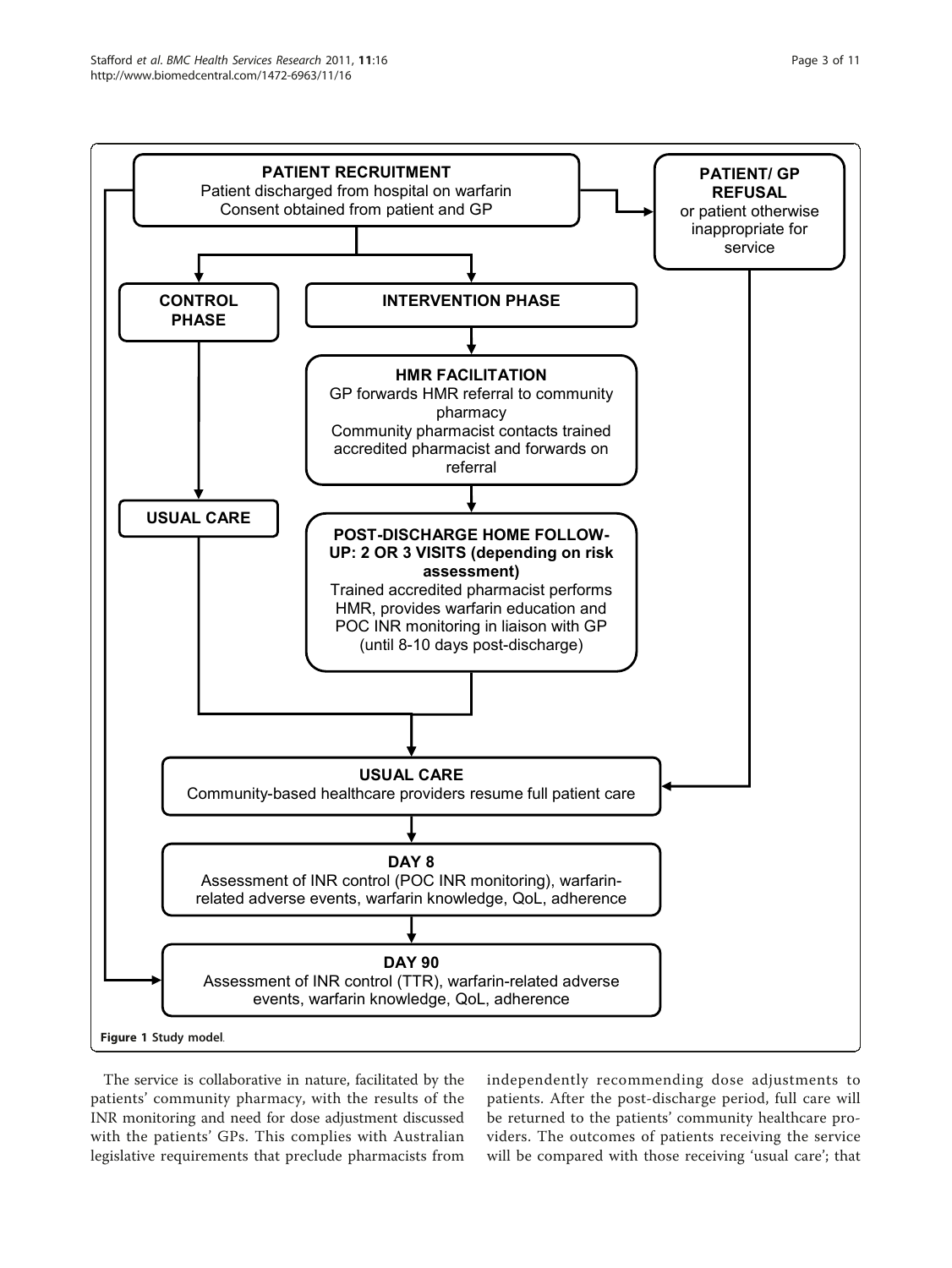is INR testing and warfarin management by GPs and pathology providers, in a prospective, controlled cohort study.

#### The HMR program and accredited pharmacists

As stated above, the study utilises the existing Australian HMR program, a program "designed to assist consumers living at home to maximise the benefits of their medication regimen and prevent medication-related problems" [[37\]](#page-9-0). A HMR involves the patient, after referral by their GP, being visited at home by an 'accredited' pharmacist who reviews their medication regimen, delivers education and provides the GP with a report and management suggestions. The GP and patient then agree on a medication management plan. The process is facilitated by the patient's regular community pharmacist, which further assists in the development of cooperative working relationships between the members of the patient's healthcare team.

An 'accredited' pharmacist is "an experienced pharmacist who has undertaken specified education programs or examinations, approved by the Australian Association of Consultant Pharmacy (AACP) or the Society of Hospital Pharmacists of Australia (SHPA)", as well as completing continuing specified professional education and regular reaccreditation [[37](#page-9-0)].

## Setting

The program will be implemented and trialled at 8 hospital sites in the Australian states of New South Wales, South Australia and Tasmania across a mix of Pharmacy Access/Remoteness Index of Australia (PhARIA) classes. The PhARIA classification provides a standardised measurement of the physical and professional remoteness of pharmacies throughout Australia [[38\]](#page-9-0). It is a composite index, incorporating measurements of general remoteness with a component of professional isolation represented by the road distance to the 5 closest pharmacies [[38](#page-9-0)]. The characteristics of the 8 hospitals are detailed in Table 1.

#### Pre-implementation planning

Prior to trial implementation, project officers will be recruited for each of the 8 study sites. Liaison will be undertaken with key stakeholders at these sites to ensure complete dissemination of study information. Meetings and information evenings for GPs and pharmacists will be organised and conducted at each site, and details for email-outs, inclusions for newsletters and on websites will be prepared.

#### Accredited pharmacist training

Accredited pharmacists interested in participating in the study will be identified and required to complete the "Anticoagulation Education Program for Accredited Pharmacists". This program, developed in collaboration with consultant haematologists and general physicians, is designed to provide the pharmacists with the additional training required to engage confidently in any discussions with GPs and other healthcare professionals regarding warfarin dosing that may arise during their involvement in the study. This program consists of 3 DVD-based modules of narrated Microsoft PowerPoint® presentations, with accompanying supporting material on CD (slides of the presentations and copies of several important references) and a comprehensive resource manual. Participants will be allowed approximately 8 weeks to complete the 3 modules before attending a single, 2-hour hands-on training session in their local area. This session will offer the opportunity to practice INR monitoring with a CoaguChek® XS monitor (Roche Diagnostics), and receive training in the study methodology. Successful completion of the program will be formally recognised by AACP as a contribution towards each pharmacist's mandatory annual continuing professional development requirements.

Assessment of participating pharmacists' understanding and ability to apply the program content will be undertaken via a paper-based short answer assignment on Modules 1 and 2, and an additional assignment of 5 warfarin dosing scenarios. Participants will be required

| <b>Study Site</b>                   | Location                      | Number of beds (approx.) | <b>PhARIA Class</b> |  |  |  |
|-------------------------------------|-------------------------------|--------------------------|---------------------|--|--|--|
| Royal Hobart Hospital               | Hobart, Tasmania              | 450                      |                     |  |  |  |
| North West Regional Hospital        | Burnie, Tasmania              | 160                      |                     |  |  |  |
| Royal North Shore Hospital          | St Leonards, New South Wales  | 600                      |                     |  |  |  |
| Wollongong Hospital                 | Wollongong, New South Wales   | 511                      |                     |  |  |  |
| Concord Repatriation Hospital       | Concord, New South Wales      | 238                      |                     |  |  |  |
| Royal Adelaide Hospital             | Adelaide, South Australia     | 650                      |                     |  |  |  |
| Flinders Medical Centre             | Bedford Park, South Australia | 516                      |                     |  |  |  |
| Whyalla Hospital and Health Service | Whyalla, South Australia      | 88                       |                     |  |  |  |
|                                     |                               |                          |                     |  |  |  |

Table 1 Characteristics of the study sites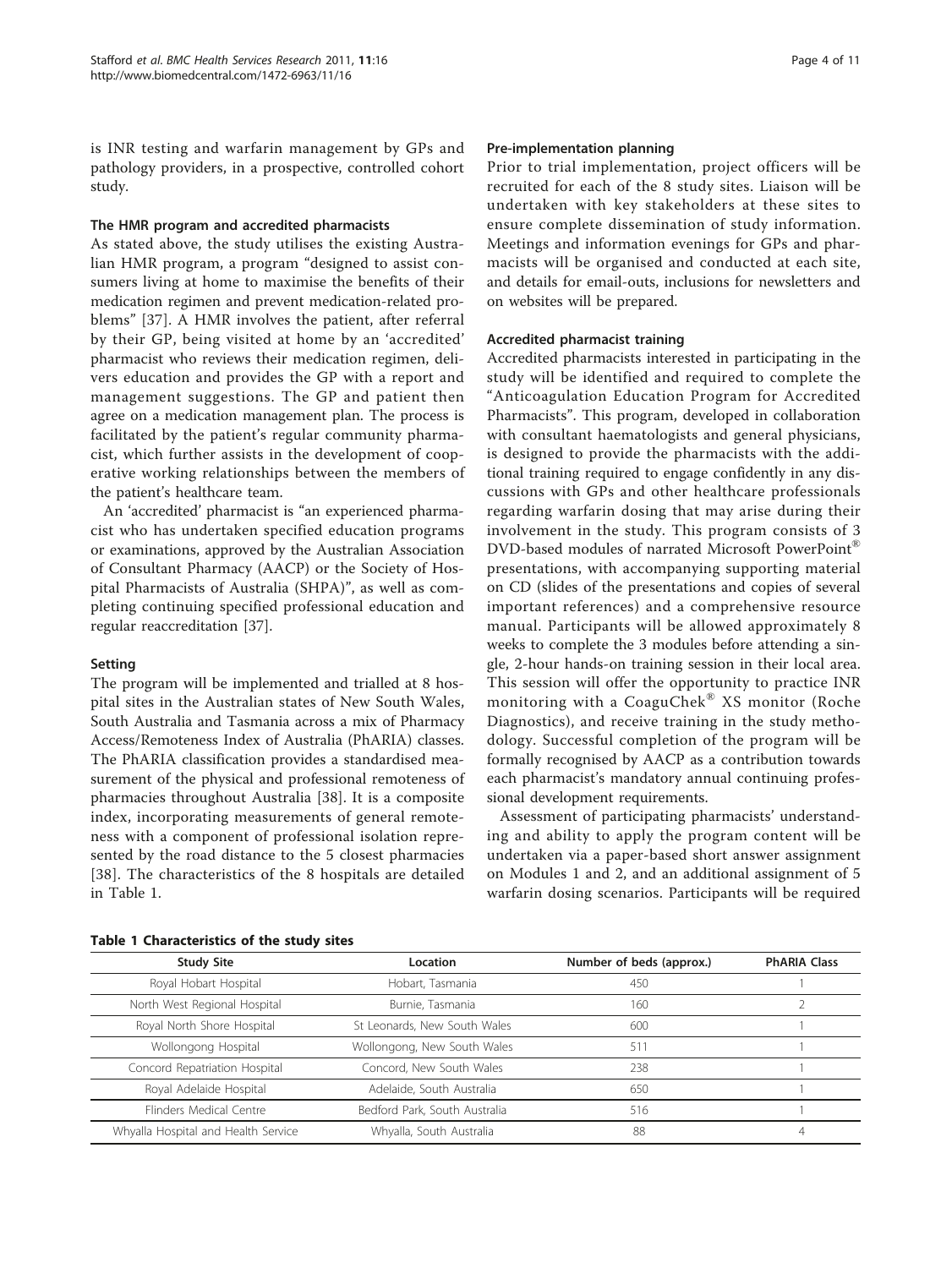to offer a dose suggestion based on the scenario and their justification for their response; their responses will be compared with the expert authors' recommendations.

#### Quality control (QC) plan

The CoaguChek XS® POC INR monitoring system will be utilised during this study. The researchers have extensive experience in the use of these monitors in research and practice settings, and their accuracy and ease of use have previously been proven in laboratorybased performance verification studies [[39\]](#page-9-0), in the hands of trained healthcare professionals in GP surgeries, community pharmacies and hospital outreach settings [[30](#page-9-0),[40](#page-9-0)], when used by trained patients undertaking patient self-monitoring [[41\]](#page-9-0) and in special groups, such as cancer patients [\[42\]](#page-9-0).

While the internal quality control (IQC) systems in the CoaguChek XS® test strips ensure the precision of testing [[43\]](#page-9-0), external QC (EQC) procedures are required to ensure the accuracy of the results obtained. A QC plan for the study has been devised in collaboration with consultant haematologists and the Chief Hospital Scientist from the Royal College of Pathologists of Australasia (RCPA) Haematology Quality Assurance Program. The QC plan is composed of 2 major components: accredited pharmacist training (demonstrated competence in the use of the CoaguChek® XS INR monitor) and EQC. Additionally, there are 2 facets to EQC:

1. Enrolment of the study monitors in the RCPA Quality Assurance Program, where each monitor will be subjected to testing at pre-specified times during the course of the intervention; and

2. Comparison with laboratory INR results. Each accredited pharmacist, a minimum of once during the intervention phase, will be required to validate their technique against a laboratory INR result by arranging with a patient to perform a POC INR as close as possible to, but definitely within 4 hours of, a pathology INR test. A deviation of the POC INR result of more than 15% from the laboratory result will result in the accredited pharmacist being required to demonstrate their INR monitoring technique to the project officer's satisfaction, and re-testing of the monitor in question using another monitor as the comparator, and its subsequent removal from the study if a further significant deviation is demonstrated. INR differences of up to 15% are considered acceptable for clinical purposes, and may also be demonstrated between tests on the same sample in different pathology laboratories due to differences in the collection and testing process [[44](#page-9-0)].

## Ethics approval

Ethics approval has been obtained from the Tasmanian Health and Medical Human Research Ethics Committee (Approval Number: H0010105); the Flinders Medical Centre Clinical Research Ethics Committee (Clinical Drug Trials Committee) (231/08); the Royal Adelaide Hospital Research Ethics Committee (080910); the University of South Australia Human Research Ethics Committee (P252/08); and the Sydney South West Area Health Service Human Research Ethics Committee at Concord Repatriation General Hospital (HREC 08/ CRGH/206 CH62/6/2008-152). The study has been registered on the Australia New Zealand Clinical Trials Registry (ACTRN: 12608000334303).

#### Subjects

Hospitalised, adult patients initiated on warfarin during admission or continuing pre-admission therapy are eligible for inclusion in the study. The inclusion and exclusion criteria are detailed in Table [2.](#page-5-0)

## Sample size

Based on sample size calculations, groups comprising approximately 120 patients in each (control, 2-visit model, and 3-visit model) are estimated as being statistically adequate. This is based on the previous RCT of this model of care where 10% of the usual care group experienced a major bleeding event within 90 days postdischarge, which was reduced to 2% in the intervention group [[36\]](#page-9-0). Using these figures, approximately 108 patients are needed per group at a power of 80% and p = 0.05. Published data are also available indicating that approximately 30-40% of patients commenced on warfarin experience a bleeding complication within 3 months [[16,](#page-8-0)[18,36](#page-9-0),[45](#page-9-0)]. The aim of the intervention program is to reduce this figure to below 10%, in which case approximately 72 patients are needed per group at a power of 80% and  $p = 0.05$ . The proposed recruitment targets are thus 160 in the control group and 240 in the intervention group (120 receiving the 2-visit model and 120 the 3-visit model).

## Patient recruitment

Potential patients will be identified via a variety of mechanisms, including sourcing a daily list of INR results from the hospitals' pathology services; written or verbal communication of the details of patients on warfarin from pharmacy staff to project officers; and liaison with nursing staff on key wards (e.g. coronary care units, cardiothoracic surgery units) from where the majority of patients are expected to be recruited.

## Control patients

Potential control patients will be approached prior to discharge and informed consent obtained for involvement in the study using standard Information Statements and Consent Forms. Informed consent will also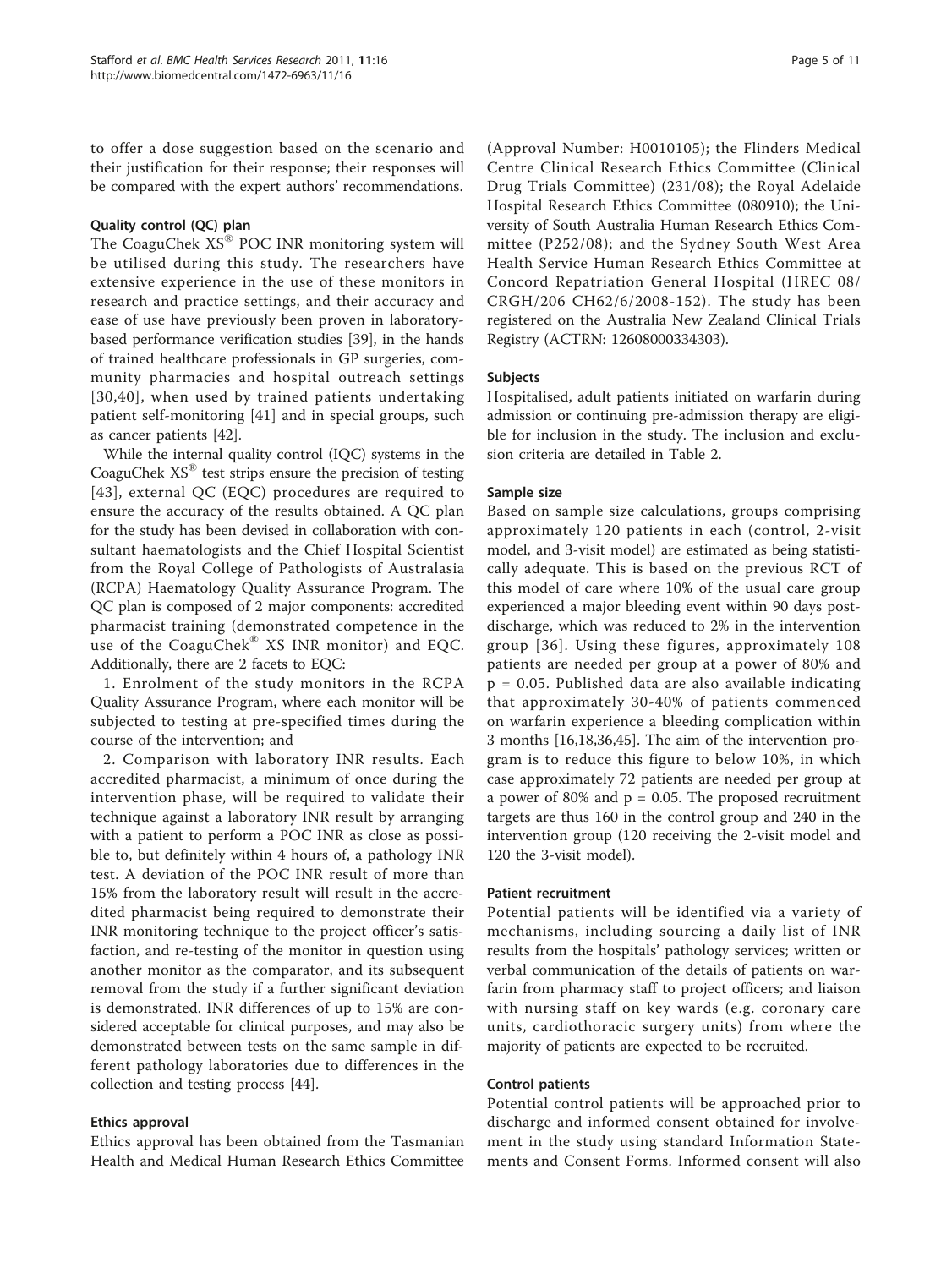<span id="page-5-0"></span>

| Table 2 Inclusion and exclusion criteria |
|------------------------------------------|
|------------------------------------------|

| <b>Inclusion Criteria</b>                                                                                                                                                        | <b>Exclusion Criteria</b>                                                                                                                      |
|----------------------------------------------------------------------------------------------------------------------------------------------------------------------------------|------------------------------------------------------------------------------------------------------------------------------------------------|
| • hospital inpatients who were to be discharged on warfarin (newly<br>commenced or taking it upon hospital admission)                                                            | · patients suffering from lupus anticoagulant or antiphospholipid<br>syndrome                                                                  |
| · indications for anticoagulation, including atrial fibrillation, venous<br>thromboembolism (deep vein thrombosis and/or pulmonary embolism)<br>and prosthetic valve replacement | • residents of aged care facilities and others not eligible for a HMR                                                                          |
| . intended duration of anticoagulation of a minimum of 3 months                                                                                                                  | • patients with dementia, or otherwise unable to answer basic questions<br>about their therapy                                                 |
|                                                                                                                                                                                  | • patients without a regular general practitioner and community<br>pharmacist through which an HMR could be arranged                           |
|                                                                                                                                                                                  | • patients entering Hospital in the Home, Patients Acute Treatment and<br>Care in the Home, Acute/Post-Acute Care or similar outreach programs |

be obtained from patients' GPs. Baseline data will then be collected during the patients' admissions and immediately after discharge.

After discharge from hospital, control patients will receive 'usual care' according to their community healthcare provider's usual practice. No restrictions will be based on usual care, except that it cannot involve a formal posthospital outreach program as described in Table 2. Usual care will thus typically involve the patient undergoing venous blood sampling at their GP surgery or pathology specimen collection centre and the result being reported to the GP, who will then determine the need for dosage adjustments and communicate them back to the patient or carer. Alternative models of usual care may include the patient undergoing POC testing in the GP surgery and receiving immediate dosage adjustment advice during a GP consultation or from the practice nurse, in liaison with the GP; GPs or practice nurses utilising POC monitors during home visits; or mobile phlebotomy services offering venous sampling in the patient's home, with subsequent reporting of the result to the GP and communication of dosing instructions to the patient or carer.

In the control phase of the study, a single home visit for data collection purposes will be conducted by a project officer approximately 8 days post-discharge. At this visit, POC INR monitoring will be performed and data will be collected regarding the patients' warfarin therapy and INR results since discharge, medications and any adverse events.

Three questionnaires will be administered at this visit the EQ-5D quality of life (QoL) questionnaire, which has been widely used across a number of clinical settings [[46,47\]](#page-9-0); a previously validated warfarin knowledge questionnaire, the Oral Anticoagulation Knowledge (OAK) test [[48\]](#page-9-0); and a modified Tool for Adherence Behaviour Screening (TABS) survey [[49\]](#page-9-0). While TABS was developed in patients with chronic obstructive pulmonary disease, it was designed as a non-specific tool to screen for potential non-adherence in patients with chronic ailments and possesses advantages over other commonly used compliance measures in that it addresses both intentional and unintentional non-adherence and over- and underutilisation.

A final follow-up will be conducted via telephone and postal questionnaires (EQ-5D, the OAK test, TABS and the disease-specific Duke Anticoagulation Satisfaction Scale (DASS)) [[50\]](#page-9-0) approximately 90 days post-discharge. Corroboration of details of any adverse events experienced by the patient and their current medications and INR results will be requested from their GP at this time via a postal form. Non-responders will receive a reminder telephone call or fax after 4 to 8 weeks. For patients experiencing readmission to hospital during their 90 days post-discharge, Australian Refined Diagnosis Related Group (AR-DRG) codes and other details will be obtained from their notes from the relevant hospital's Medical Records Department. The data to be collected at each time point are summarised in Table [3](#page-6-0).

#### Intervention patients

Following recruitment of a patient (as described for the control patients above), the patient's GP will be telephoned by the project officer requesting verbal consent for the patient's participation in the study. Upon receipt of verbal consent, a standard package will be faxed to the GP surgery. This will contain an Information Statement and Consent Form, details of the patient's inpatient warfarin therapy to that time, and a HMR referral form pre-populated by the project officer with information gathered during the patient's hospital admission to expedite the referral process. The GP will be requested to amend or complete any additional information on the HMR referral form, sign and date it, and forward it to the patient's community pharmacy, who will subsequently engage an accredited pharmacist to provide the service. This imitates the existing HMR referral process. The community pharmacy will receive an identical faxed copy of the patient's warfarin therapy details and the contact details of the trained accredited pharmacists in the local geographical area to whom they can refer the patient under the study protocol. Upon the patient's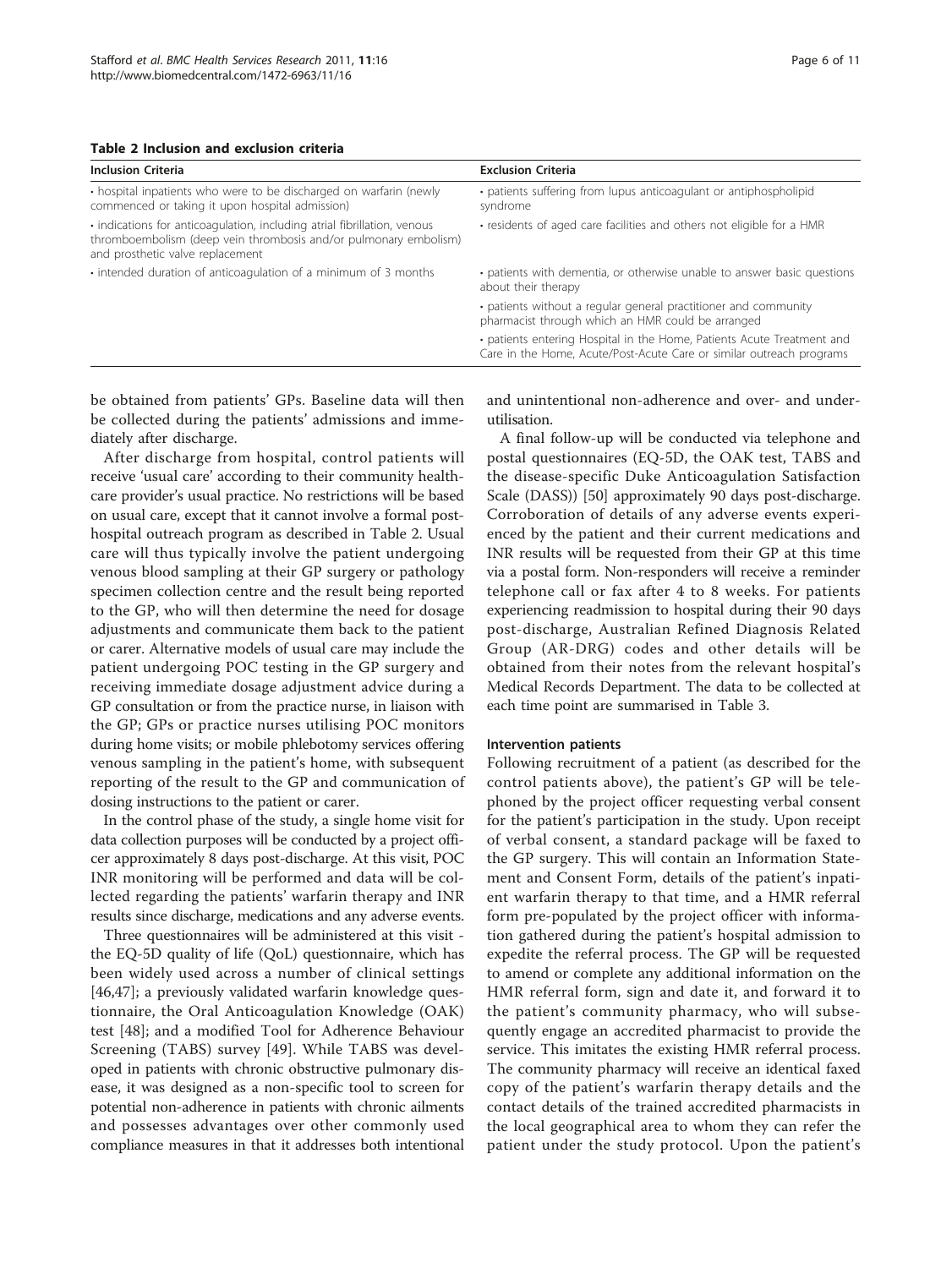#### <span id="page-6-0"></span>Table 3 Data collection summary

| Data                                                                                                                                                                                                        |                            | Time point         |                      |                                   |           |
|-------------------------------------------------------------------------------------------------------------------------------------------------------------------------------------------------------------|----------------------------|--------------------|----------------------|-----------------------------------|-----------|
|                                                                                                                                                                                                             | <b>Baseline</b>            | Visit              | <b>Visit</b><br>$2*$ | Visit 3' or<br>Day 8 <sup>c</sup> | Day<br>90 |
| Demographics, alcohol intake, smoking history, drug history, height, weight, serum creatinine,<br>haematocrit                                                                                               | √                          |                    |                      |                                   |           |
| Warfarin therapy details- indication, intended duration, target INR, newly commenced or continuing,<br>heparin pre-treatment, inpatient doses/INRs, doses/INR on discharge, warfarin counselling documented |                            |                    |                      |                                   |           |
| Medications, warfarin drug interactions                                                                                                                                                                     |                            |                    |                      |                                   |           |
| Medical history                                                                                                                                                                                             |                            |                    |                      |                                   |           |
| <b>INR</b>                                                                                                                                                                                                  |                            | $\mathcal{N}^{**}$ | $\mathcal{I}^{**}$   | $J^{**}$                          |           |
| Warfarin dosing/INR history                                                                                                                                                                                 |                            |                    |                      |                                   |           |
| Number of GP consultations (since discharge, or between Days 8 and 90)                                                                                                                                      |                            |                    |                      |                                   | ✓         |
| Adverse events, hospital readmissions                                                                                                                                                                       |                            |                    |                      |                                   | ✓         |
| Warfarin continuing, reason for discontinuation                                                                                                                                                             |                            |                    | ✓                    | ✓                                 |           |
| Beyth Bleeding Risk score                                                                                                                                                                                   | $\mathcal{N}^{\mathsf{C}}$ |                    |                      |                                   |           |
| Warfarin dose, changes recommended, visit outcome, visit length, travel time                                                                                                                                |                            |                    | ✓                    | ✓                                 |           |
| QoL (EQ-5D), warfarin knowledge                                                                                                                                                                             |                            | ✓                  |                      |                                   |           |
| QoL (Duke Anticoagulation Satisfaction Scale (DASS))                                                                                                                                                        |                            |                    |                      |                                   |           |
| Adherence (Tool for Adherence Behaviour Screening (TABS))                                                                                                                                                   |                            |                    |                      | ✓                                 |           |
| Self-reported health services utilisation                                                                                                                                                                   |                            |                    |                      |                                   |           |
|                                                                                                                                                                                                             |                            |                    |                      |                                   |           |

(\* Visit 2 if required, \*\* POC monitoring,  $C$  Control,  $\frac{1}{1}$  Intervention).

discharge, the project officer will forward the updated INR and warfarin dosing information and discharge drug therapy via fax or email to the GP, community pharmacist and accredited pharmacist.

After discharge from hospital, patients will receive their follow-up home visits, based on a collaborative risk assessment, approximately according to the study protocol detailed in Table 4.

#### Visit 1

Visit 1 will involve 4 components: the HMR, POC INR monitoring, comprehensive warfarin education or reinforcement of previous education as required, and data collection, including administration of the EQ-5D questionnaire and OAK test. Results of the POC INR monitoring will be communicated to the patient's GP for dose adjustment if necessary. In the interests of patient safety, an INR result above 3.5 will be designated as an indication for immediate GP contact.

Table 4 Timing of post-discharge visits under the 2 levels of service

| Level of Service                  | Number of Days Post-Discharge |                          |           |
|-----------------------------------|-------------------------------|--------------------------|-----------|
|                                   | Visit 1                       | Visit $2*$               | Visit 3   |
| 'Level 1 Service' (2-visit model) | $2-3$ davs                    | $\overline{\phantom{a}}$ | 7-8 days  |
| 'Level 2 Service' (3-visit model) | $2-3$ days                    | 4-6 days                 | 8-10 days |

(\* All patients will receive the visits designated as Visit 1 and 3; Visit 2 is the optional additional visit).

Based on an assessment of the patient's bleeding risk, the GP and accredited pharmacist will collaboratively determine whether the patient will receive 1 (the 'Level 1 Service') or 2 (the 'Level 2 Service') subsequent visits. This risk assessment will be based on calculation of their Beyth Outpatient Bleeding Risk Index (which estimates a patient's risk of major bleeding within 3 and 12 months) [[51\]](#page-9-0), INR stability and an overall evaluation encompassing falls risk and drug interaction potential. A previously utilised definition of stability will be utilised: "2 consecutive INR results within the target range or the first measurement in the therapeutic range when the previous or subsequent INR varied by no more than 0.5 INR units outside the target range" [[52\]](#page-9-0). Only patients deemed to be at 'low' or 'intermediate' risk based on the Beyth Outpatient Bleeding Risk Index and with no other risk factors will be candidates for the Level 1 Service. All other patients - those at 'high' risk on the Beyth Outpatient Bleeding Risk Index (due to their high estimated major bleeding risk, or with additional risk factors, as detailed above), will be mandated to receive the Level 2 Service.

#### Visits 2 and 3

Visits 2 and 3 will provide opportunities for POC INR monitoring, provision of warfarin education and resolution of any detected drug-related problems. If patients require more frequent INR tests than the service can offer, pathology testing in combination with POC INR testing will be permitted.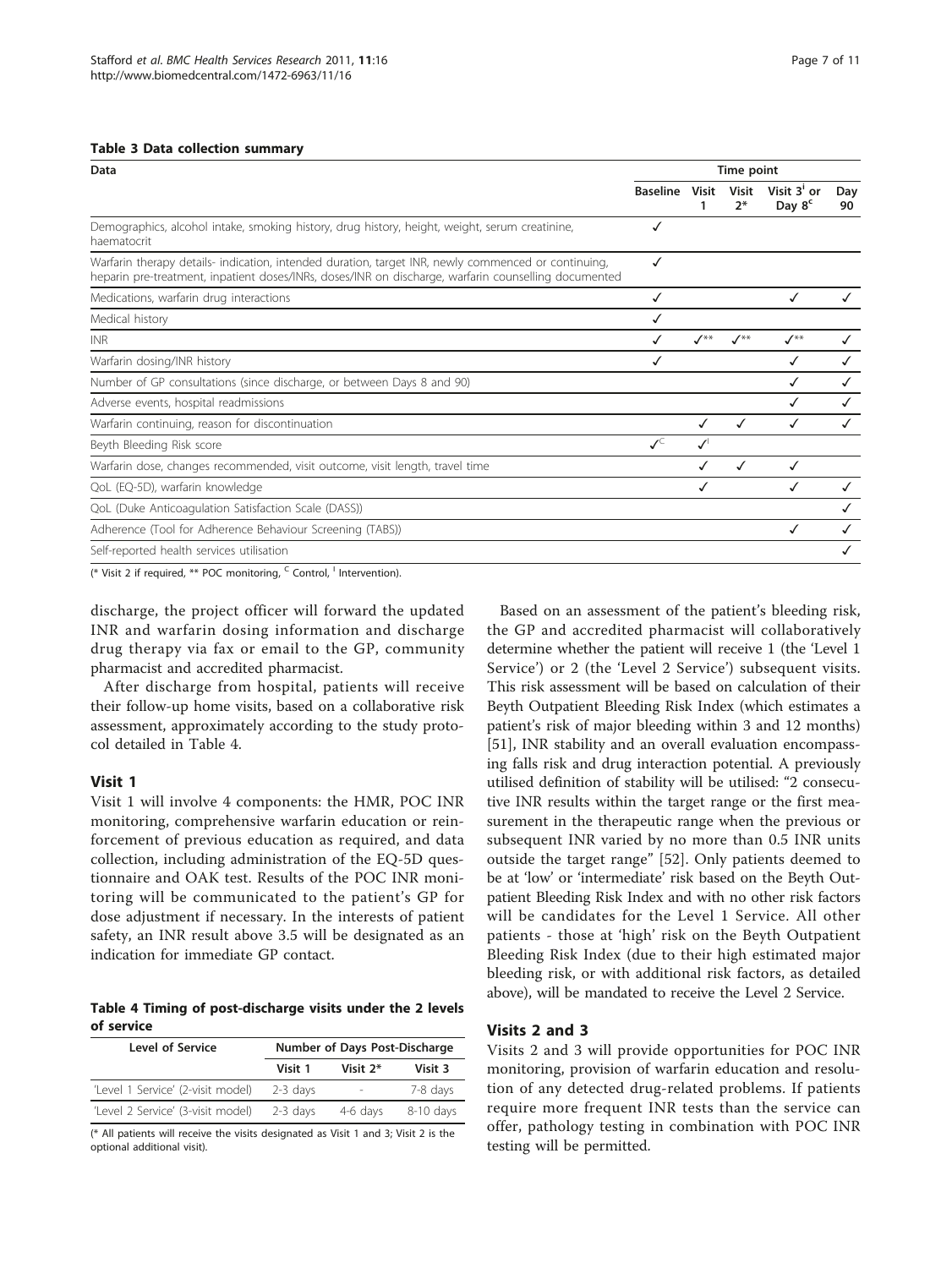At Visit 3, the completion of the service, data will be collected, the TABS survey administered and the EQ-5D questionnaire and OAK test re-administered. The accredited pharmacist will forward a copy of their HMR report and the standard handover document to the patient's GP and community pharmacy. A similar handover document will be given to the patient.

Day 90 follow-up will be conducted for these patients as described for the control phase. In addition, stakeholders immediately involved with this service (patients, GPs, community and accredited pharmacists) will be surveyed to assess their satisfaction with the service and identify its perceived advantages, deficiencies and suggested improvements to the process to inform its future evolution and implementation. A structured postal questionnaire will be included with the Day 90 data collection forms for intervention patients to complete regarding their experience. The GPs, community pharmacists and accredited pharmacists will be surveyed at the completion of the recruitment period.

#### Outcome measures

The primary outcome measure will be the proportion of patients experiencing a major bleeding event in the 90 days after hospital discharge. Major bleeding will be defined using the previously accepted definition of:

"fatal bleeding, and/or symptomatic bleeding in a critical area or organ (especially intracranial or retroperitoneal), and/or bleeding causing a fall in haemoglobin level of 2 g/dL or more, or leading to transfusion of two or more units of whole blood or red cells" [[53](#page-9-0)].

Secondary outcome measures will be the combined incidence of major bleeding and thromboembolic events, death, cessation of warfarin therapy, INR control at 8 days post-discharge and unplanned hospital readmissions from any cause. INR control will be calculated based on the patient's individual target INR range, and defined as such as within this range ('therapeutic'), below the range ('subtherapeutic') or above the range ('supratherapeutic'). Rates of INRs greater than 4 will also be investigated as this confers a markedly increased risk of intracranial haemorrhage [\[54](#page-9-0)].

Other outcomes will include INR control to Day 90, QoL, warfarin knowledge, other adverse events (including minor bleeding) and adherence. Minor bleeding will be defined as bleeding requiring health professional consultation, but not hospitalisation, to ensure consistency and minimise the risk of recall bias. The EQ-5D utility score for QoL will be calculated using the United Kingdom Time Trade-Off data set, as has been reported previously [[47](#page-9-0)]. No Australasian data set is currently available. Time in therapeutic INR range will be calculated using Rosendaal's linear interpolation method [\[55](#page-9-0)]. Warfarin drug interaction severity ratings will be classified as 'Severe', 'Moderate', 'Caution', 'Minor' and 'Nil' using the eMIMS database [[56](#page-9-0)], while medical history will be based on the International Classification of Diseases 10 coding system (ICD-10) [[57\]](#page-9-0).

#### Statistical analysis

Demographic data will be utilised to compare the control and intervention groups for a range of parameters (e.g. age, gender, PhARIA class, living and medication management arrangements, co-morbidities, warfarin drug interactions) using independent samples t-testing for continuous data and chi-squared analysis for categorical data. Outcome data will be reported using parametric statistics, with independent samples t-testing utilised for the majority of continuous variables and chisquared analysis for the majority of discrete variables. Data will be statistically analysed across the 3 groups (control, Level 1 Service, and Level 2 Service). For the evaluation questionnaires, responses will be recorded on modified Likert scales, with 0 representing "Strongly agree" and 10 "Strongly disagree". Qualitative feedback will obtained via open-ended questions. Data analysis will involve descriptive statistics and thematic analysis of the qualitative responses.

## **Discussion**

The post-discharge period is well recognised as a high-risk time for patients taking warfarin [[16](#page-8-0),[17](#page-8-0), [19](#page-9-0)-[22](#page-9-0),[58](#page-9-0),[59](#page-9-0)]. POC INR testing has been suggested to have a number of advantages, including availability of the INR level at the same time as the consultation with a healthcare professional, improved compliance with warfarin as a result of the face-to-face interaction, increased convenience for the patient, more appropriate use of warfarin in rural and remote areas, and overcoming difficulties of frequent venepuncture [\[60](#page-9-0)]. There is also a strong focus on warfarin education as part of this intervention as studies have generally shown an inverse relationship between patient knowledge and adverse outcomes of warfarin therapy [[61](#page-9-0)]. Patients' knowledge, drug compliance and anticoagulant control all improve after patient education becomes part of a structured management program [[61](#page-9-0)-[64\]](#page-9-0).

The prospective, controlled cohort study design has been chosen in preference to a RCT as the focus of the program is on translation of the previous successful research program into practice, rather than solely demonstrating the benefits of the service. It is also believed that there is the strong possibility of a marked Hawthorne effect if the control and intervention phases were to occur simultaneously in the same hospital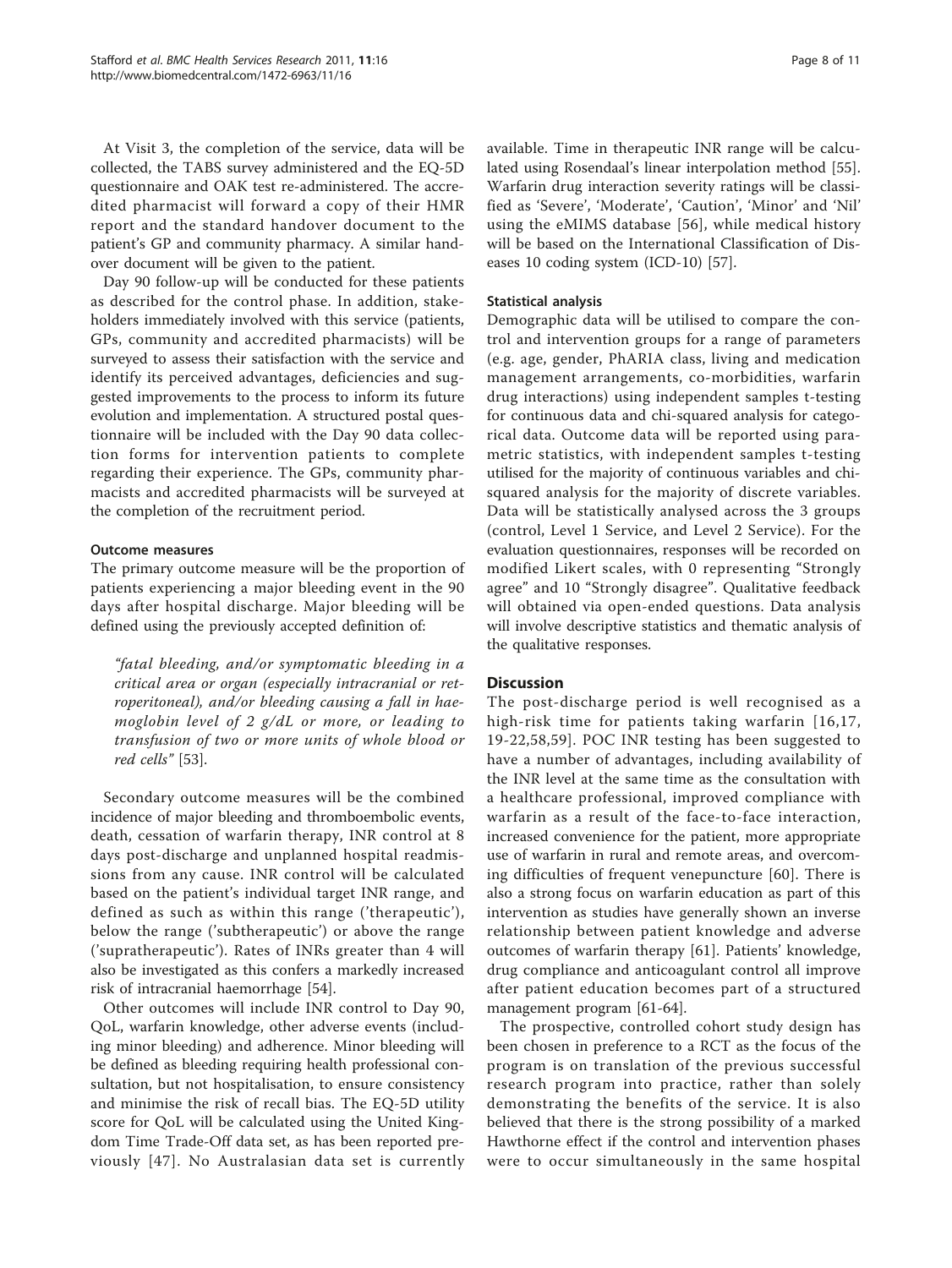<span id="page-8-0"></span>within a RCT, resulting in a possible modification of standard practice and a potential detriment to patient care. A multi-centred cluster RCT would require many more hospitals, time and expense, and would be likely to lead to difficulties in attracting collaborating hospitals and participants. Additionally, it was deemed impossible to blind participants to which phase of the trial in which they were involved.

The trial faces several potential challenges, including the necessity for an expedited GP consent/HMR referral process to ensure that the first home visit occurs within 2 to 3 days post-discharge. Previous work in this area at the Royal Adelaide Hospital has achieved post-discharge HMRs within 6.5 days post-discharge, varying from 3.9 to 8.1 days depending on slight variations in the model [[65\]](#page-9-0). The time to the conduct of a post-discharge HMR can be as long as 18 [[66\]](#page-10-0) or 32 days [\[67\]](#page-10-0). The timeliness of the HMR is particularly important, not only because of the requirement for INR monitoring, but also because post-discharge medication reviews are best conducted soon after discharge (some authors recommend within 1 week) [[65](#page-9-0)] to best enable opportunities to enhance medication adherence, improve medication related knowledge and identify medication-related problems (as the probability of medication misadventure is recognised as being highest during the 10 day post-discharge period) [[68\]](#page-10-0). As discussed, processes have been implemented to address this and other potential challenges as completely as possible during the study planning stage using learnings from the previous trial. The study's other strengths lie in a strong multidisciplinary team and the use of an existing referral and funding structure.

Based on the excellent results of the previously trialled program [[36\]](#page-9-0), this service has been proposed as a potential solution to many of the issues faced in the post-discharge period by patients taking warfarin. The aim is to incorporate POC INR monitoring and warfarin education into the existing HMR remuneration structure to produce a streamlined and sustainable model more pragmatic for widespread implementation into practice. It is hoped that this study will provide the evidence to support the national roll-out of the program as a new professional community pharmacy service.

#### Acknowledgements

- The authors of this manuscript wish to acknowledge everyone who had contributed to the conception and design of this study, including:
- the Project Team for their vision and dedication;
- the Pharmacy Guild of Australia Advisory Panel and Project Advisory Group, for their valuable insights and constructive criticism;
- Ros Bonar (RCPA Haematology Quality Assurance Program), for her assistance in the development of the QC plan; and
- Dr David Jupe, Dr Ellen Maxwell and Associate Professor Janet Vial for their assistance in the preparation of Module 3 of the "Anticoagulation Education Program".

This project was funded by the Australian Government Department of Health and Ageing as part of the Fourth Community Pharmacy Agreement through the Fourth Community Pharmacy Agreement Grants Program managed by the Pharmacy Guild of Australia. The financial assistance provided must not be taken as endorsement of the contents of this study. Funded projects are undertaken by independent researchers and therefore the views, hypotheses and subsequent findings of the research are not necessarily those of the Pharmacy Guild. The research will be conducted under the guidance of an Advisory Panel appointed by the Pharmacy Guild, who represent relevant key stakeholder groups and provide input into the study design, and the collection, analysis, interpretation and presentation of the data.

#### Authors' contributions

LS is responsible for managing the study implementation, data collection and analysis, and drafted the manuscript. GMP, LREB and SLJ conceived of and designed the study protocol, will provide intellectual input during the course of the study, and reviewed the manuscript. All authors have read and approved the final manuscript.

#### Competing interests

The Unit for Medication Outcomes Research and Education (UMORE) has received support from Roche Diagnostics Australia for warfarin-related research, principally in the supply of POC INR monitors.

#### Received: 27 July 2010 Accepted: 25 January 2011 Published: 25 January 2011

#### References

- 1. Ansell J, Hirsh J, Hylek E, Jacobson A, Crowther M, Palareti G: [Pharmacology and management of the vitamin K antagonists: American](http://www.ncbi.nlm.nih.gov/pubmed/18574265?dopt=Abstract) [College of Chest Physicians Evidence-Based Clinical Practice Guidelines](http://www.ncbi.nlm.nih.gov/pubmed/18574265?dopt=Abstract) [\(8th Edition\).](http://www.ncbi.nlm.nih.gov/pubmed/18574265?dopt=Abstract) Chest 2008, 133:160S-198S.
- 2. Tripodi A, Chantarangkul V, Mannucci P: [Near-patient testing devices to](http://www.ncbi.nlm.nih.gov/pubmed/11442473?dopt=Abstract) [monitor oral anticoagulant therapy.](http://www.ncbi.nlm.nih.gov/pubmed/11442473?dopt=Abstract) Br J Haematol 2001, 113:847-852.
- 3. Medicare Australia statistics. [[https://www.medicareaustralia.gov.au/](https://www.medicareaustralia.gov.au/statistics/pbs_item.shtml) [statistics/pbs\\_item.shtml](https://www.medicareaustralia.gov.au/statistics/pbs_item.shtml)].
- 4. Gallus AS: Towards the safer use of warfarin I: An overview. J Oual Clin Practice 1999, 19:55-59.
- 5. Bungard TJ, Ghali WA, Teo KK, McAlister FA, Tsuyuki RT: [Why do patients](http://www.ncbi.nlm.nih.gov/pubmed/10632303?dopt=Abstract) [with atrial fibrillation not receive warfarin?](http://www.ncbi.nlm.nih.gov/pubmed/10632303?dopt=Abstract) Arch Intern Med 2000, 160:41-46.
- 6. Ezekowitz MD: [Atrial fibrillation: The epidemic of the new millennium.](http://www.ncbi.nlm.nih.gov/pubmed/10507965?dopt=Abstract) Ann Intern Med 1999, 131:537-538.
- 7. Ninio DM: Contemporary management of atrial fibrillation. Aust Prescr 2000, 23:100-102.
- 8. Australian Council for Safety and Quality in Health: Second National Report on Patient Safety: Improving Medication Safety. Canberra: Safety and Quality Council; 2002.
- 9. Roughead E: [The nature and extent of drug-related hospitalisations in](http://www.ncbi.nlm.nih.gov/pubmed/10096719?dopt=Abstract) [Australia.](http://www.ncbi.nlm.nih.gov/pubmed/10096719?dopt=Abstract) J Qual Clin Pract 1999, 19:19-22.
- 10. Lazarou J, Pomeranz BH, Corey PN: Incidence of adverse drug reactions in hospitalized patients - A meta-analysis of prospective studies. J Am Med Assoc 1998, 279:1200-1205.
- 11. Buajordet I, Ebbesen J, Erikssen J, Brors O, Hilberg T: [Fatal adverse drug](http://www.ncbi.nlm.nih.gov/pubmed/11576320?dopt=Abstract) [events: The paradox of drug treatment.](http://www.ncbi.nlm.nih.gov/pubmed/11576320?dopt=Abstract) J Intern Med 2001, 250:327-341.
- 12. Peterson GM, Jackson SL: Reducing the hazards of anticoagulation in elderly patients through near-patient testing by pharmacists. Aust Pharm 2002, 21:679-681.
- 13. Halstead PJ, Roughead EE, Rigby K, Clark RB, Gallus AS: [Towards the safer](http://www.ncbi.nlm.nih.gov/pubmed/10096728?dopt=Abstract) [use of warfarin II: Results of a workshop.](http://www.ncbi.nlm.nih.gov/pubmed/10096728?dopt=Abstract) J Qual Clin Pract 1999, 19:61-62.
- 14. Rigby K, Clark RB, Runciman WB: [Adverse events in health care: Setting](http://www.ncbi.nlm.nih.gov/pubmed/10096717?dopt=Abstract) [priorities based on economic evaluation.](http://www.ncbi.nlm.nih.gov/pubmed/10096717?dopt=Abstract) J Qual Clin Pract 1999, 19:7-12.
- 15. Baglin TP, Cousins D, Keeling DM, Perry DJ, Watson HG: [Recommendations](http://www.ncbi.nlm.nih.gov/pubmed/17116128?dopt=Abstract) [from the British Committee for Standards in Haematology and National](http://www.ncbi.nlm.nih.gov/pubmed/17116128?dopt=Abstract) [Patient Safety Agency.](http://www.ncbi.nlm.nih.gov/pubmed/17116128?dopt=Abstract) Br J Haematol 2006, 136:26-29.
- 16. Levine MN, Raskob G, Landefeld S, Kearon C: [Hemorrhagic complications](http://www.ncbi.nlm.nih.gov/pubmed/11157645?dopt=Abstract) [of anticoagulant treatment.](http://www.ncbi.nlm.nih.gov/pubmed/11157645?dopt=Abstract) Chest 2001, 119:108S-121S.
- 17. Fihn SD, McDonell M, Martin D, Henikoff J, Vermes D, Kent D, White RH: [Risk-factors for complications of chronic anticoagulation - a multicenter](http://www.ncbi.nlm.nih.gov/pubmed/8280198?dopt=Abstract)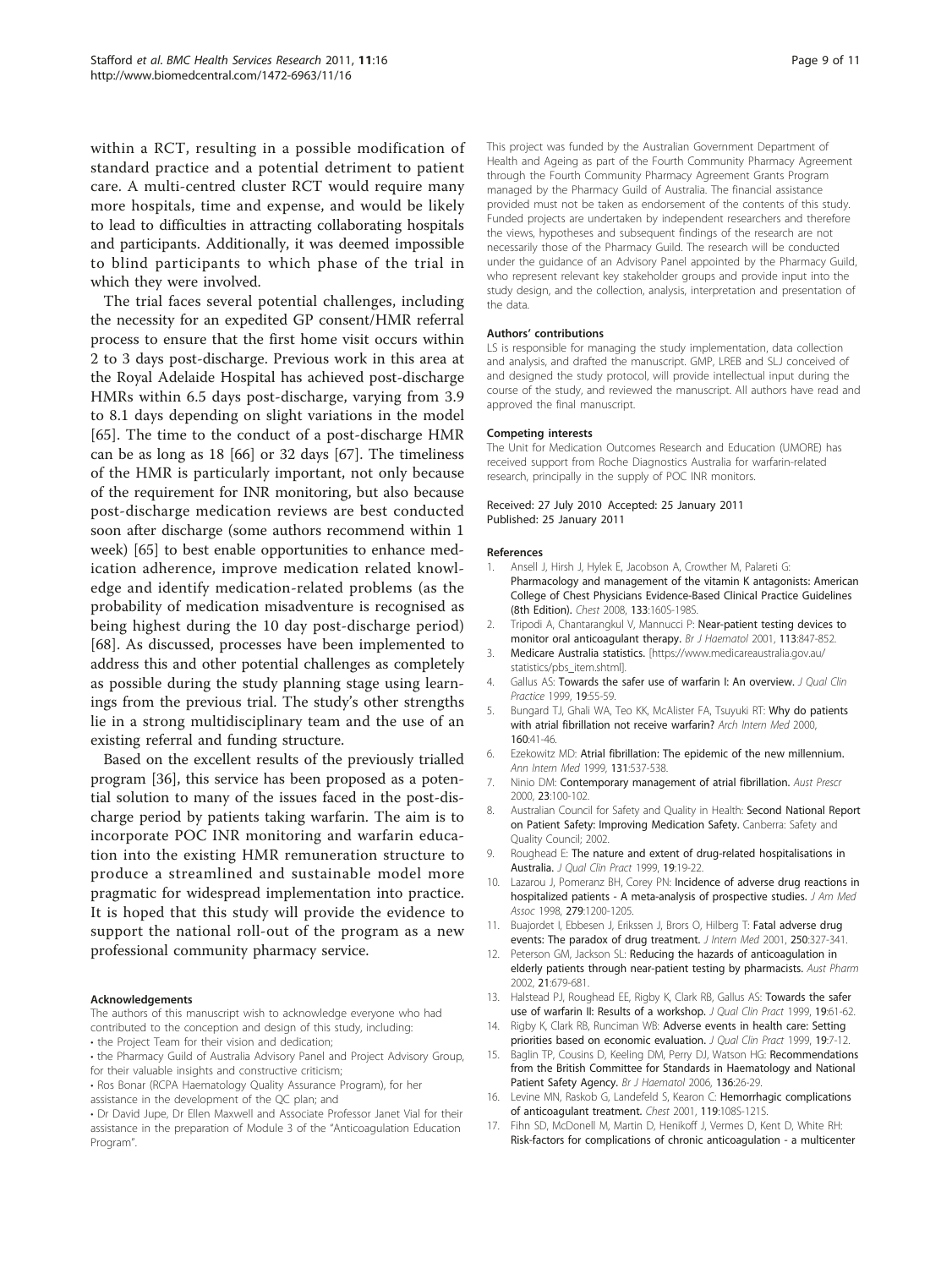<span id="page-9-0"></span>[study. Warfarin Optimized Outpatient Follow-up Study Group.](http://www.ncbi.nlm.nih.gov/pubmed/8280198?dopt=Abstract) Ann Intern Med 1993, 118:511-520.

- 18. Landefeld CS, Goldman L: [Major bleeding in outpatients treated with](http://www.ncbi.nlm.nih.gov/pubmed/2787958?dopt=Abstract) [warfarin - incidence and prediction by factors known at the start of](http://www.ncbi.nlm.nih.gov/pubmed/2787958?dopt=Abstract) [outpatient therapy.](http://www.ncbi.nlm.nih.gov/pubmed/2787958?dopt=Abstract) Am J Med 1989, 87:144-152.
- 19. Petitti DB, Strom BL, Melmon KL: [Duration of warfarin anticoagulant](http://www.ncbi.nlm.nih.gov/pubmed/3740082?dopt=Abstract)[therapy and the probabilities of recurrent thromboembolism and](http://www.ncbi.nlm.nih.gov/pubmed/3740082?dopt=Abstract) [hemorrhage.](http://www.ncbi.nlm.nih.gov/pubmed/3740082?dopt=Abstract) Am J Med 1986, 81:255-259.
- 20. White RH, Beyth RJ, Zhou H, Romano PS: [Major bleeding after](http://www.ncbi.nlm.nih.gov/pubmed/10569295?dopt=Abstract) [hospitalization for deep-venous thrombosis.](http://www.ncbi.nlm.nih.gov/pubmed/10569295?dopt=Abstract) Am J Med 1999, 107:414-424.
- 21. Palareti G, Leali N, Coccheri S, Poggi M, Manotti C, Dangelo A, Pengo V, Erba N, Moia M, Ciavarella N, Devote G, Berrettini M, Musolesi S: [Bleeding](http://www.ncbi.nlm.nih.gov/pubmed/8709780?dopt=Abstract) [complications of oral anticoagulant treatment: An inception-cohort,](http://www.ncbi.nlm.nih.gov/pubmed/8709780?dopt=Abstract) [prospective collaborative study \(ISCOAT\).](http://www.ncbi.nlm.nih.gov/pubmed/8709780?dopt=Abstract) Lancet 1996, 348:423-428.
- 22. Hylek EM, Evans-Molina C, Shea C, Henault LE, Regan S: [Major hemorrhage](http://www.ncbi.nlm.nih.gov/pubmed/17515465?dopt=Abstract) [and tolerability of warfarin in the first year of therapy among elderly](http://www.ncbi.nlm.nih.gov/pubmed/17515465?dopt=Abstract) [patients with atrial fibrillation.](http://www.ncbi.nlm.nih.gov/pubmed/17515465?dopt=Abstract) Circulation 2007, 115:2689-2696.
- 23. Campbell P, Roberts G, Eaton V, Coghlan D, Gallus A: Managing warfarin therapy in the community. Aust Prescr 2001, 24:86-89.
- 24. Jackson S, Peterson G, Vial J, Jupe D: [Suboptimal anticoagulant](http://www.ncbi.nlm.nih.gov/pubmed/15253617?dopt=Abstract) [management in patients after hospital initiation of warfarin.](http://www.ncbi.nlm.nih.gov/pubmed/15253617?dopt=Abstract) Aust Fam Physician 2004, 33:477-478.
- 25. Pearson B, Skelly R, Wileman D, Masud T: [Unplanned readmission to](http://www.ncbi.nlm.nih.gov/pubmed/11937478?dopt=Abstract) [hospital: A comparison of the views of general practitioners and](http://www.ncbi.nlm.nih.gov/pubmed/11937478?dopt=Abstract) [hospital staff.](http://www.ncbi.nlm.nih.gov/pubmed/11937478?dopt=Abstract) Age Ageing 2002, 31:141-143.
- 26. American Geriatrics Society Clinical Practice Committee: [The use of oral](http://www.ncbi.nlm.nih.gov/pubmed/12165003?dopt=Abstract) [anticoagulants \(warfarin\) in older people. American Geriatrics Society](http://www.ncbi.nlm.nih.gov/pubmed/12165003?dopt=Abstract) [guideline.](http://www.ncbi.nlm.nih.gov/pubmed/12165003?dopt=Abstract) J Am Geriatr Soc 2002, 50:1439-1445.
- 27. van Walraven C, Jennings A, Oake N, Fergusson D, Forster AJ: [Effect of](http://www.ncbi.nlm.nih.gov/pubmed/16685005?dopt=Abstract) [study setting on anticoagulation control: A systematic review and](http://www.ncbi.nlm.nih.gov/pubmed/16685005?dopt=Abstract) [metaregression.](http://www.ncbi.nlm.nih.gov/pubmed/16685005?dopt=Abstract) Chest 2006, 129:1155-1166.
- 28. Sunderji R, Campbell L, Shalansky K, Fung A, Carter C, Gin K: [Outpatient](http://www.ncbi.nlm.nih.gov/pubmed/10391426?dopt=Abstract) [self-management of warfarin therapy: A pilot study.](http://www.ncbi.nlm.nih.gov/pubmed/10391426?dopt=Abstract) Pharmacotherapy 1999, 19:787-793.
- 29. Garcia D, Regan S, Crowther M, Hughes RA, Hylek EM: [Warfarin](http://www.ncbi.nlm.nih.gov/pubmed/15947319?dopt=Abstract) [maintenance dosing patterns in clinical practice: Implications for safer](http://www.ncbi.nlm.nih.gov/pubmed/15947319?dopt=Abstract) [anticoagulation in the elderly population.](http://www.ncbi.nlm.nih.gov/pubmed/15947319?dopt=Abstract) Chest 2005, 127:2049-2056.
- 30. Jackson SL, Peterson GM, House M, Bartlett T: [Point-of-care monitoring of](http://www.ncbi.nlm.nih.gov/pubmed/15588262?dopt=Abstract) [anticoagulant therapy by rural community pharmacists: description of](http://www.ncbi.nlm.nih.gov/pubmed/15588262?dopt=Abstract) [successful outcomes.](http://www.ncbi.nlm.nih.gov/pubmed/15588262?dopt=Abstract) Aust J Rural Health 2004, 12:197-200.
- 31. Jackson SL, Peterson GM, Bereznicki LR, Misan GM, Jupe DM, Vial JH: Improving [the outcomes of anticoagulation in rural Australia: an](http://www.ncbi.nlm.nih.gov/pubmed/15985048?dopt=Abstract) [evaluation of pharmacist-assisted monitoring of warfarin therapy.](http://www.ncbi.nlm.nih.gov/pubmed/15985048?dopt=Abstract) J Clin Pharm Ther 2005, 30:345-353.
- 32. Bereznicki L, Jackson S, Peterson G, Jeffrey E, Leong K, Lee J: The warfarin home-monitoring pilot study. National Medicines Symposium Canberra; 2006.
- 33. Lalonde L, Martineau J, Blais N, Montigny M, Ginsberg J, Fournier M, Berbiche D, Vanier M-C, Blais L, Perreault S, Rodrigues I: [Is long-term](http://www.ncbi.nlm.nih.gov/pubmed/18585510?dopt=Abstract) [pharmacist-managed anticoagulation service efficient? A pragmatic](http://www.ncbi.nlm.nih.gov/pubmed/18585510?dopt=Abstract) [randomized controlled trial.](http://www.ncbi.nlm.nih.gov/pubmed/18585510?dopt=Abstract) Am Heart J 2008, 156:148-154.
- 34. Witt D: [The Kaiser Permanente Colorado Clinical Pharmacy](http://www.ncbi.nlm.nih.gov/pubmed/18804262?dopt=Abstract) [Anticoagulation Service as a model of modern anticoagulant care.](http://www.ncbi.nlm.nih.gov/pubmed/18804262?dopt=Abstract) Thromb Res 2008, 123:S36-41.
- 35. Rudd K, Dier J: [Comparison of two different models of anticoagulation](http://www.ncbi.nlm.nih.gov/pubmed/20334453?dopt=Abstract) [management services with usual medical care.](http://www.ncbi.nlm.nih.gov/pubmed/20334453?dopt=Abstract) Pharmacotherapy 2010, 30:330-338.
- 36. Jackson SL, Peterson GM, Vial JH, Jupe DM: [Improving the outcomes of](http://www.ncbi.nlm.nih.gov/pubmed/15257726?dopt=Abstract) [anticoagulation: an evaluation of home follow-up of warfarin initiation.](http://www.ncbi.nlm.nih.gov/pubmed/15257726?dopt=Abstract) J Intern Med 2004, 256:137-144.
- 37. Home Medicines Review (HMR). [\[http://www.medicareaustralia.gov.au/](http://www.medicareaustralia.gov.au/provider/pbs/fourth-agreement/hmr.jsp) [provider/pbs/fourth-agreement/hmr.jsp\]](http://www.medicareaustralia.gov.au/provider/pbs/fourth-agreement/hmr.jsp).
- 38. Pharmacy ARIA PhARIA. [\[http://gisca.adelaide.edu.au/projects/pharia.html\]](http://gisca.adelaide.edu.au/projects/pharia.html).
- 39. Plesch W, Wolf T, Breitenbeck N, Dikkeschei LD, Cervero A, Perez PL, van den Besselaar AMHP: [Results of the performance verification of the](http://www.ncbi.nlm.nih.gov/pubmed/18585761?dopt=Abstract) [CoaguChek XS system.](http://www.ncbi.nlm.nih.gov/pubmed/18585761?dopt=Abstract) Thromb Res 2008, 123:381-389.
- 40. Sobieraj-Teague M, Daniel D, Farrelly B, Coghlan D, Gallus A: [Accuracy and](http://www.ncbi.nlm.nih.gov/pubmed/19042011?dopt=Abstract) [clinical usefulness of the CoaguChek S and XS Point of Care devices](http://www.ncbi.nlm.nih.gov/pubmed/19042011?dopt=Abstract) [when starting warfarin in a hospital outreach setting.](http://www.ncbi.nlm.nih.gov/pubmed/19042011?dopt=Abstract) Thromb Res 2009, 123:909-913.
- 41. Bereznicki L, Jackson S, Peterson G, Jeffrey E, Marsden K, Jupe D: [Accuracy](http://www.ncbi.nlm.nih.gov/pubmed/16751303?dopt=Abstract) [and clinical utility of the CoaguChek XS portable International](http://www.ncbi.nlm.nih.gov/pubmed/16751303?dopt=Abstract)

[Normalised Ratio monitor in a pilot study of warfarin home-monitoring.](http://www.ncbi.nlm.nih.gov/pubmed/16751303?dopt=Abstract) J Clin Pathol 2007, 60:311-314.

- 42. de Meis E, Mattos CS, Bettini ELB, Silva SPC, Castilho IAM: [Comparison of](http://www.ncbi.nlm.nih.gov/pubmed/18045664?dopt=Abstract) [prothrombin time evaluation using automated and bedside devices in](http://www.ncbi.nlm.nih.gov/pubmed/18045664?dopt=Abstract) [cancer patients.](http://www.ncbi.nlm.nih.gov/pubmed/18045664?dopt=Abstract) Thromb Res 2008, 122:774-777.
- 43. CoaguChek XS user's manual: Mannheim: Roche Diagnostics; 2008.
- 44. Murray ET, Kitchen DP, Kitchen S, Jennings I, Woods TA, Preston FE, Fitzmaurice DA: [Patient self-management of oral anticoagulation and](http://www.ncbi.nlm.nih.gov/pubmed/12930396?dopt=Abstract) [external quality assessment procedures.](http://www.ncbi.nlm.nih.gov/pubmed/12930396?dopt=Abstract) Br J Haematol 2003, 122:825-828.
- 45. Peterson GM: Facilitating quality use of medicines between hospital and community (Med-E-Support). Funded by the Australian Government Department of Health and Ageing, through the Third Community Pharmacy Agreement Research and Development Program.
- 46. What is EQ-5D? [\[http://www.euroqol.org/\]](http://www.euroqol.org/).
- 47. Glasziou P, Alexander J, Beller E, Clarke P, ADVANCE Collaborative Group: [Which health-related quality of life score? A comparison of alternative](http://www.ncbi.nlm.nih.gov/pubmed/17462100?dopt=Abstract) [utility measures in patients with type 2 diabetes in the ADVANCE trial.](http://www.ncbi.nlm.nih.gov/pubmed/17462100?dopt=Abstract) Health Qual Life Outcomes 2007, 5:21.
- Zeolla MM, Brodeur MR, Dominelli A, Haines ST, Allie ND: [Development](http://www.ncbi.nlm.nih.gov/pubmed/16551766?dopt=Abstract) and [validation of an instrument to determine patient knowledge: the](http://www.ncbi.nlm.nih.gov/pubmed/16551766?dopt=Abstract) [oral anticoagulation knowledge test.](http://www.ncbi.nlm.nih.gov/pubmed/16551766?dopt=Abstract) Ann Pharmacother 2006, 40:633-638.
- 49. George J, Mackinnon A, Kong DC, Stewart K: [Development and validation](http://www.ncbi.nlm.nih.gov/pubmed/16843634?dopt=Abstract) [of the Beliefs and Behaviour Questionnaire \(BBQ\).](http://www.ncbi.nlm.nih.gov/pubmed/16843634?dopt=Abstract) Patient Educ Couns 2006, 64:50-60.
- 50. Samsa G, Matchar DB, Dolor RJ, Wiklund I, Hedner E, Wygant G, Hauch O, Marple CB, Edwards R: [A new instrument for measuring anticoagulation](http://www.ncbi.nlm.nih.gov/pubmed/15132746?dopt=Abstract)[related quality of life: development and preliminary validation.](http://www.ncbi.nlm.nih.gov/pubmed/15132746?dopt=Abstract) Health Qual Life Outcomes 2004, 2:22.
- 51. Beyth RJ, Quinn LM, Landefeld CS: [Prospective evaluation of an index for](http://www.ncbi.nlm.nih.gov/pubmed/9727814?dopt=Abstract) [predicting the risk of major bleeding in outpatients treated with](http://www.ncbi.nlm.nih.gov/pubmed/9727814?dopt=Abstract) [warfarin.](http://www.ncbi.nlm.nih.gov/pubmed/9727814?dopt=Abstract) Am J Med 1998, 105:91-99.
- Roberts GW, Helboe T, Nielsen CB, Gallus AS, Jensen I, Cosh DG, Eaton VS: [Assessment of an age-adjusted warfarin initiation protocol.](http://www.ncbi.nlm.nih.gov/pubmed/12773064?dopt=Abstract) Ann Pharmacother 2003, 37:799-803.
- 53. Schulman S, Kearon C, Subcommittee on Control of Anticoagulation of the Scientific and Standardization Committee of the International Society on Thrombosis and Haemostasis: [Definition of major bleeding in clinical](http://www.ncbi.nlm.nih.gov/pubmed/15842354?dopt=Abstract) [investigations of antihemostatic medicinal products in non-surgical](http://www.ncbi.nlm.nih.gov/pubmed/15842354?dopt=Abstract) [patients.](http://www.ncbi.nlm.nih.gov/pubmed/15842354?dopt=Abstract) J Thromb Haemost 2005, 3:692-694.
- 54. Jacobs LG: [Warfarin pharmacology, clinical management, and evaluation](http://www.ncbi.nlm.nih.gov/pubmed/18406992?dopt=Abstract) [of hemorrhagic risk for the elderly.](http://www.ncbi.nlm.nih.gov/pubmed/18406992?dopt=Abstract) Cardiol Clin 2008, 26:157-167.
- 55. Phillips KW, Ansell J: [Outpatient management of oral vitamin K](http://www.ncbi.nlm.nih.gov/pubmed/18095907?dopt=Abstract) [antagonist therapy: defining and measuring high-quality management.](http://www.ncbi.nlm.nih.gov/pubmed/18095907?dopt=Abstract) Expert Rev Cardiovasc Ther 2008, 6:57-70.
- 56. eMIMS. St Leonards: CMPMedica Australia Pty Ltd, 5.1.0094 1996, 2008.
- 57. International Statistical Classification of Diseases and Related Health Problems 10th Revision. Version for 2007. [[http://www.who.int/](http://www.who.int/classifications/apps/icd/icd10online/) [classifications/apps/icd/icd10online/\]](http://www.who.int/classifications/apps/icd/icd10online/).
- 58. Landefeld CS, Beyth RJ: [Anticoagulant-related bleeding clinical](http://www.ncbi.nlm.nih.gov/pubmed/8368229?dopt=Abstract) [epidemiology, prediction, and prevention.](http://www.ncbi.nlm.nih.gov/pubmed/8368229?dopt=Abstract) Am J Med 1993, 95:315-328.
- 59. Palareti G, Legnani C, Cosmi B, Guazzaloca G, Cini M, Mattarozzi S: [Poor](http://www.ncbi.nlm.nih.gov/pubmed/15869591?dopt=Abstract) [anticoagulation quality in the first 3 months after unprovoked venous](http://www.ncbi.nlm.nih.gov/pubmed/15869591?dopt=Abstract) [thromboembolism is a risk factor for long-term recurrence.](http://www.ncbi.nlm.nih.gov/pubmed/15869591?dopt=Abstract) J Thromb Haemost 2005, 3:955-961.
- 60. Department of Health and Ageing: The use of point-of-care testing in general practice: Assessment report: MASC application 1071. Canberra: Department of Health and Ageing; 2005.
- 61. Beyth RJ, Quinn L, Landefeld CS: [A multicomponent intervention to](http://www.ncbi.nlm.nih.gov/pubmed/11074901?dopt=Abstract) [prevent major bleeding complications in older patients receiving warfarin.](http://www.ncbi.nlm.nih.gov/pubmed/11074901?dopt=Abstract) [A randomized, controlled trial.](http://www.ncbi.nlm.nih.gov/pubmed/11074901?dopt=Abstract) Ann Intern Med 2000, 133:687-695.
- 62. Ellis RF, Stephens MA, Sharp GB: [Evaluation of a pharmacy-managed](http://www.ncbi.nlm.nih.gov/pubmed/1554003?dopt=Abstract) [warfarin-monitoring service to coordinate inpatient and outpatient](http://www.ncbi.nlm.nih.gov/pubmed/1554003?dopt=Abstract) [therapy.](http://www.ncbi.nlm.nih.gov/pubmed/1554003?dopt=Abstract) Am J Hosp Pharm 1992, 49:387-394.
- 63. Roddie AMS, Pollock AM: [Therapeutic control of anticoagulation: How](http://www.ncbi.nlm.nih.gov/pubmed/3365930?dopt=Abstract) [important is patient education? \[letter\].](http://www.ncbi.nlm.nih.gov/pubmed/3365930?dopt=Abstract) Clin Lab Haematol 1988, 10:109-112.
- 64. Yermiahu T, Arbelle JE, Shwartz D, Levy Y, Tractinsky N, Porath A: [Quality](http://www.ncbi.nlm.nih.gov/pubmed/11476145?dopt=Abstract) [assessment of oral anticoagulant treatment in the Beer-Sheba district.](http://www.ncbi.nlm.nih.gov/pubmed/11476145?dopt=Abstract) Int J Qual Health Care 2001, 13:209-213.
- 65. Angley M, Ponniah A, Bong J, Padhye V, Shakib S, Spurling L, Gilbert A: Implementing and evaluating a parallel post-discharge Home Medicines